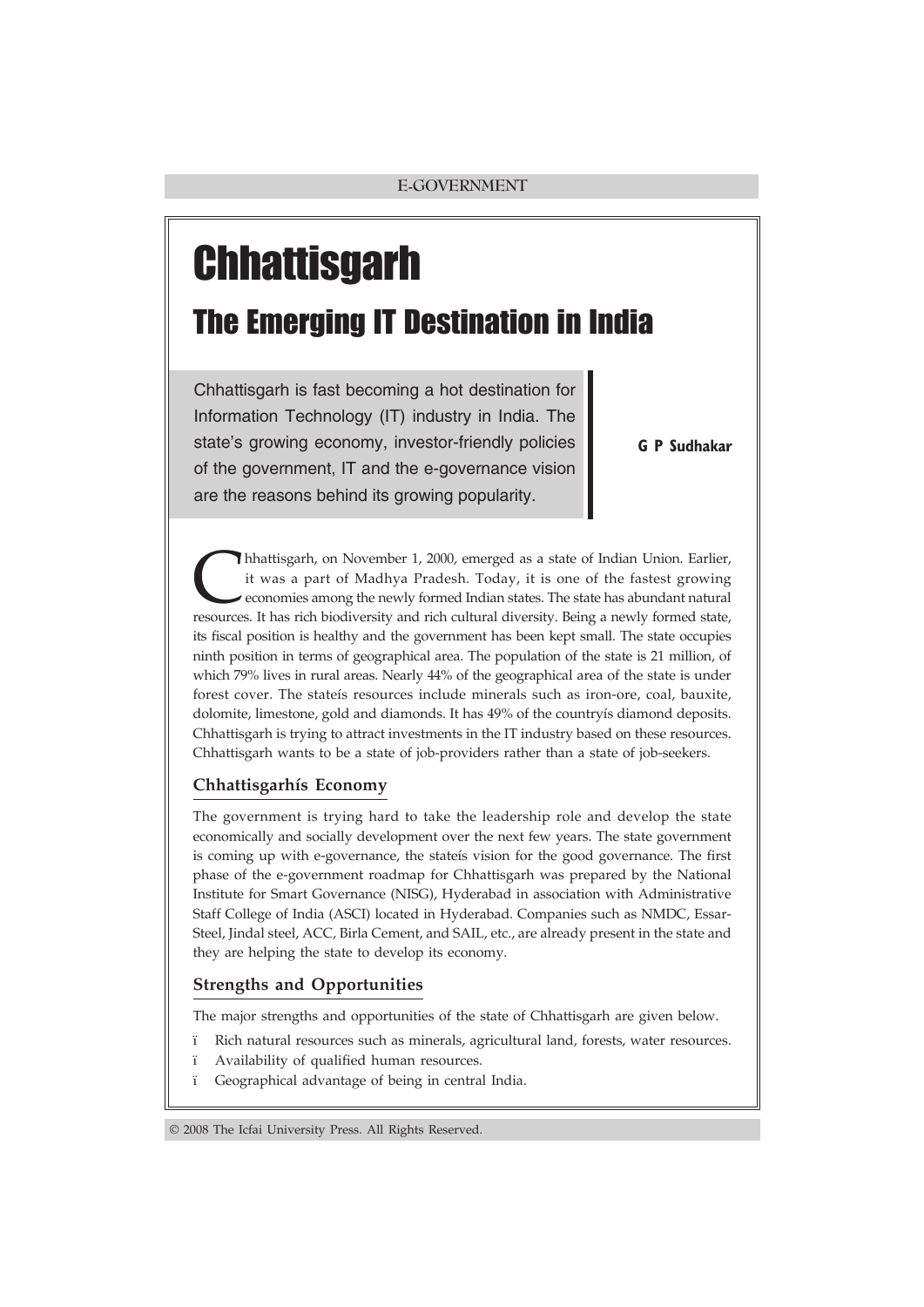- ï Peaceful industrial relations climate.
- ï Being relatively new state and healthy fiscal situation.
- ï Korba, the power capital of India, is located here.
- ï Has huge coal reserves which can be use for power generation.

# **Weaknesses and Threats**

Chhattisgarh has the following weaknesses and threats.

- ï Lack of infrastructure, such as quality road, rail and aviation infrastructure.
- ï Majority (80%) of the population depends on agriculture for their livelihood.
- ï Lack of proper healthcare.
- ï Lack of skilled manpower.

By making the best use of the available natural resources, the state plans to improve the economy and infrastructure. It plans to improve its competencies in many areas including IT, communication technology and e-governance. The state is working hard to uplift the tribal and weaker sections.

# **IT Policy**

Using Information and Communication Technologies (ICTs), the state would like to be responsive to the requirements of all the stakeholders such as citizens and industries.

#### **IT Vision**

Chhattisgarh has identified ICT as the key player in developing the state economically and to improve the quality of life of the people. It would like to provide its citizens with government services in local language and promote its entrepreneurs. Chhattisgarhís ICT policy is designed in such a way that importance is given to the socioeconomic development. This can be achieved by ëeínabling the state.

The objectives of the stateís IT policy are:

- ï To create job providers rather than job seekers.
- ï To establish Chhattisgarh as the leading IT destination in India.
- ï To empower citizens and promote public trust in government.
- ï To leverage IT in improving governance.
- ï To make Internet accessible to masses.
- ï To plan and invest for future IT requirements.
- ï To use IT for the growth of non-IT industries.

#### **Development Strategies**

The state would like to adopt technology-enabled governance and also work towards establishing Software Technology Parks (STP). In this backdrop, an STP is already

#### **About the Author**

**G P Sudhakar** is a Consulting Editor at The Icfai Research Center, Hyderabad. The author can be reached at purna24@hotmail.com.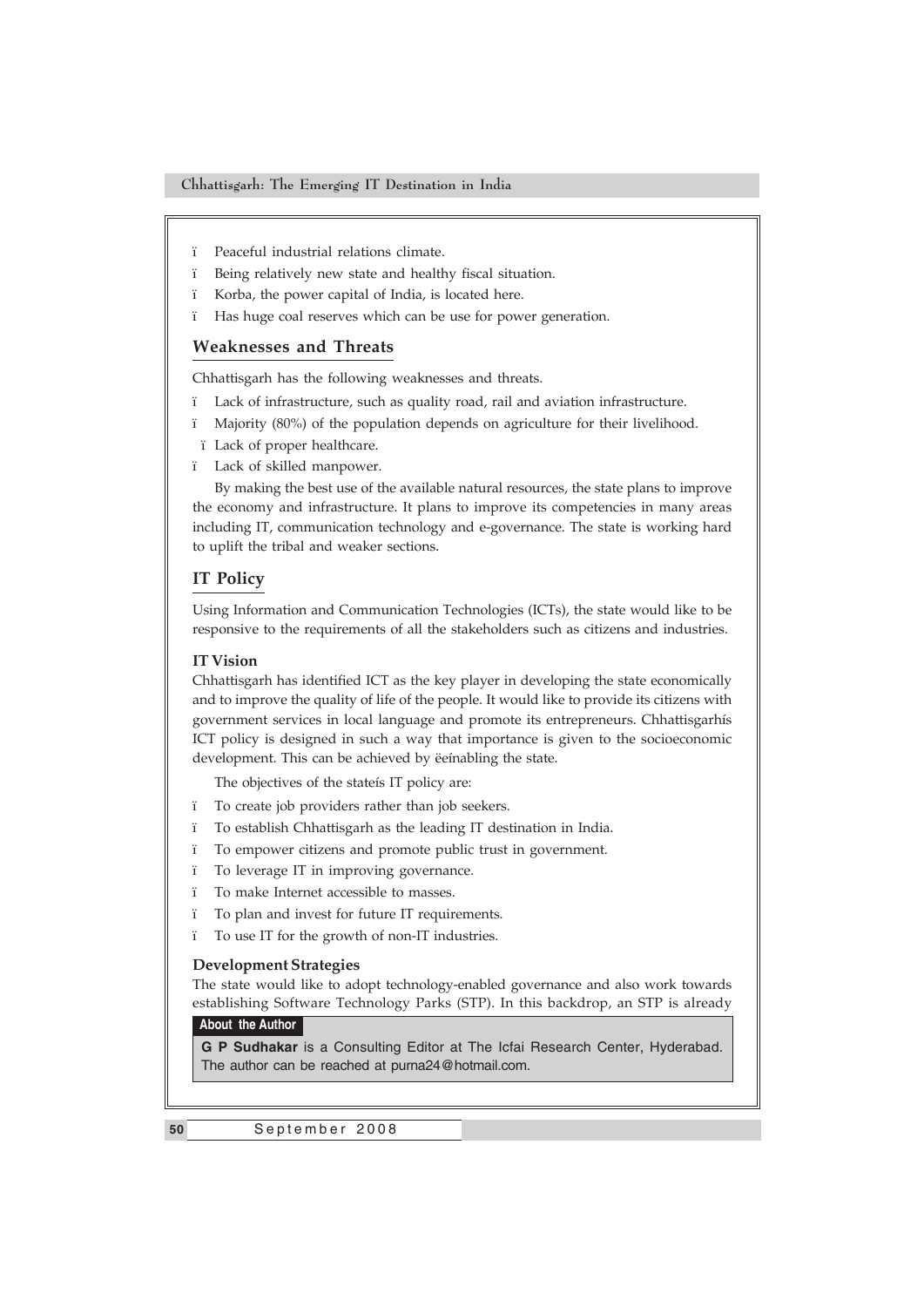established at Bhilai. There is also a proposal for the establishment of an IT university in the state which would meet the human resources requirement in the IT industry. IT has been identified as the ëSpecial Trust Sectorí and would enjoy the government support in near future.

#### **Action Plan**

The State Government as part of its action plan for the growth of IT industry in the state has taken various measures. The action plan includes the following:

- ï Chhattisgarh infotech and biotech Promotion Society (CHiPS) has been set up in the state. Its main purpose is to achieve IT growth, socioeconomic development in the state.
- ï CHiPS will work as a high level IT promotion agency in the state.
- ï All the departments of the government have been computerized. Each department will now have an IT working group, a Chief Information Officer (CIO) and a representative from the CHiPS in addition to the IT employees and contractors working for the department.
- ï As part of the action plan, the state would have to improve the telephone density to match the national average.
- ï The state already has fiber-optic network. In addition to this, VSAT and microwave links will be provided in a phased manner.
- ï As part of the long-term strategy, the state plans to improve cities like Bilaspur, Jagdalpur, Raigarh, Bhilai, Raipur, Korba and Ambikapur as IT cities in the state.
- ï The state also plans to take certain academic initiatives such as setting up an IT University or Indian Institute of Information Technology (IIIT) with international standard infrastructure.
- ï It also plans to invite national and international universities to establish institutes in the state.

# **Concessions to the Entrepreneurs**

Chhattisgarh is providing concessions to the IT entrepreneurs.

The concessions include:

- ï Interest subsidy on term loan and working capital on small, medium and large enterprises.
- ï Fixed capital investment subsidy.
- ï Electricity duty exemption.
- ï Exemption from stamp duty (based on the size of the company).
- ï Exemption from entry tax (based on the size of the company).
- ï Concession in the premium of land allotted in the industrial areas.
- ï Project report subsidy.
- ï Interest subsidy on technology upgradation.

#### **E-Governance**

E-Governance should meet the developmental and social needs of the state and abide by the basic principles of the governance. This should enhance the efficiency, transparency, accountability and responsiveness of the government agencies and streamline the government processes and systems.

E-Business **51**